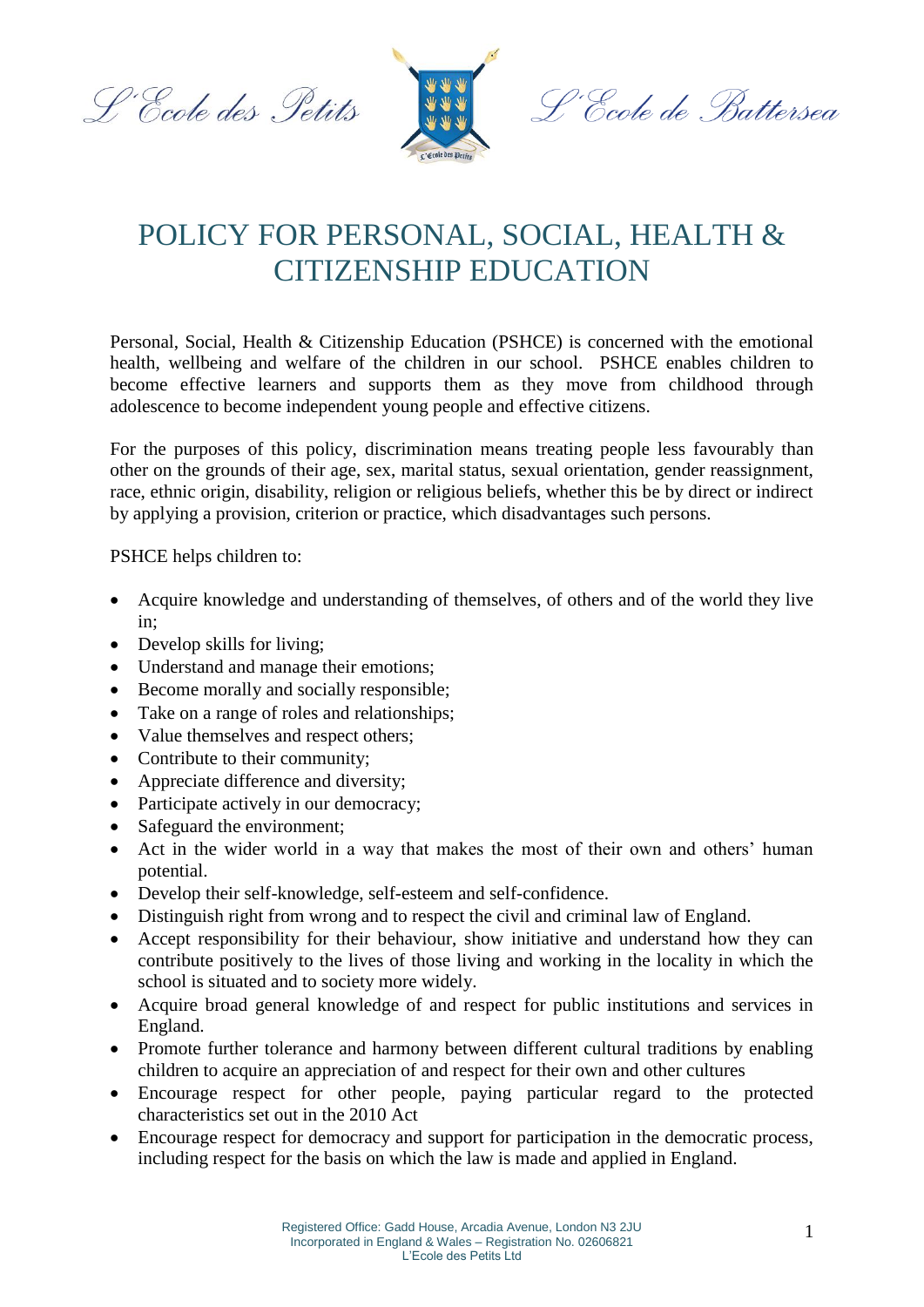L'Ecole des Petits



L'Ecole de Battersea

The school does not promote any form of partisan political views in the teaching of any subject in the school.

# **Aims and Values**

The School is committed to increasing the learning opportunities for its children and to raising standards. We use our PSHCE programme to complement our aims and values.

We aim to:

- Provide a curriculum that is balanced and broadly based
- Provide opportunities for all children to enjoy learning and to achieve high standards and develop self-confidence
- Promote children' spiritual, moral, social and cultural development
- Prepare all children for the opportunities, responsibilities and experiences of life
- Re-integrate children where possible and appropriate into mainstream school
- Enable children to interact and communicate with a wide range of people
- Enable children to express preferences, communicate needs, make choices and decisions and choose options that other people act on and respect
- Prepare children for adult life in which they have the greatest possible degree of autonomy and support them in having relationships with mutual respect and dependence on each other
- Increase children' awareness and understanding of their environment and of the world.
- Encourage children to explore, to question and to challenge

### **Rationale**

Children grow up in a complex and ever faster changing world and are exposed to an increasing range of influences. The school and its curriculum aim to build on and complement the learning that has already started at home, in relation to moral values and attitudes, and awareness of society. Parents or adults who care for the children we teach are the 'first-time educators' of their children; schools work in partnership with them, in developing children personally and emotionally, and as young citizens.

The skills knowledge and attitudes developed will enable young people to lead healthy, fulfilling and meaningful lives, in which they:

- Respect themselves as individuals, whilst developing an understanding, tolerance and respect for others and their differences, treating all people as equal
- Develop a clear set of values and attitudes, including honesty and kindness and establishing a strong moral code and keeping to it
- Value themselves as unique human beings, capable of spiritual, moral, intellectual and physical growth and development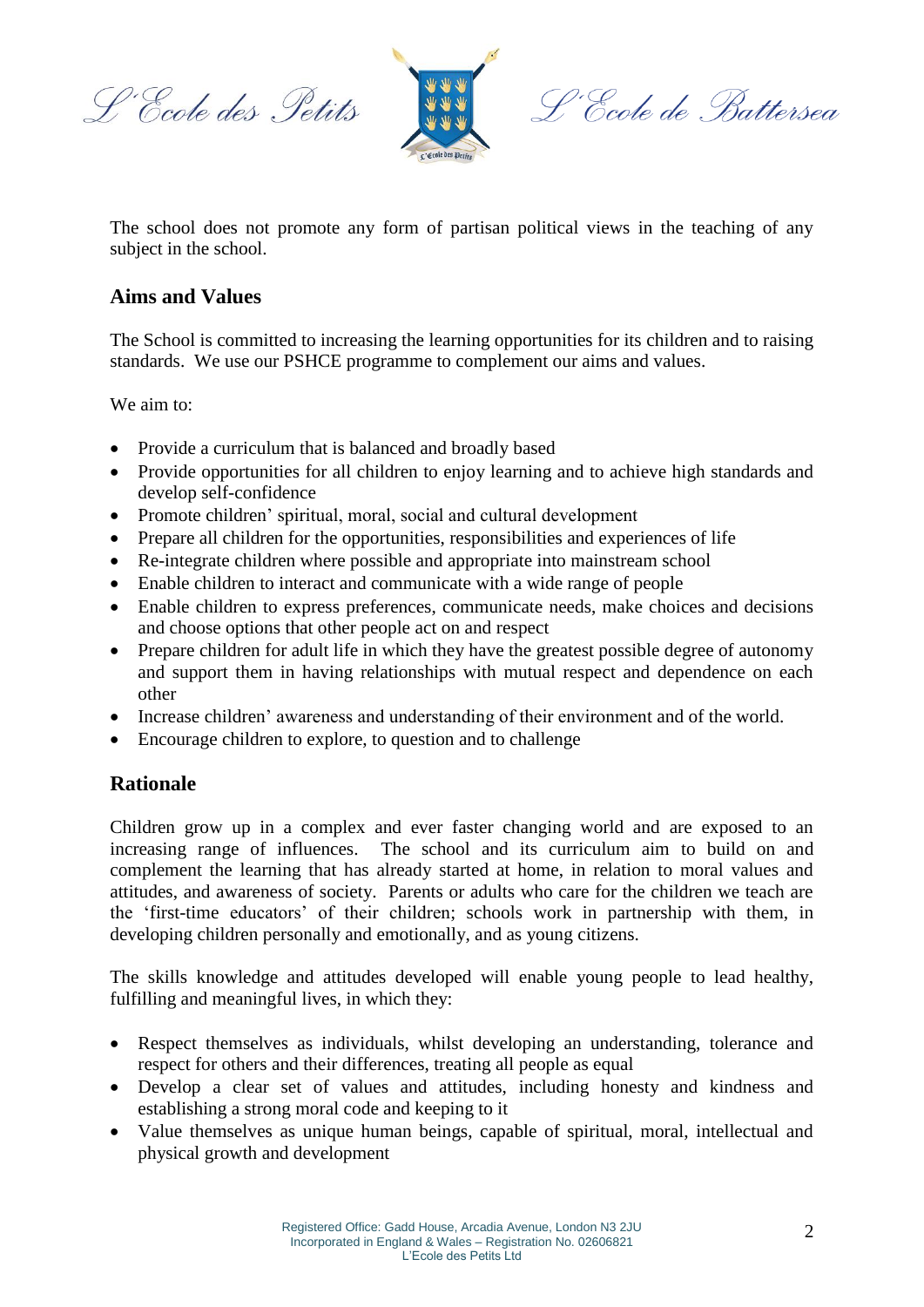L'Ecole des Petits



L'Ecole de Battersea

- Develop their varied abilities and talents fully, setting achievable goals, learning to work and try hard, and understanding both success and failure
- Learn to live and enjoy a healthy lifestyle
- Develop an active role as a member of a family, and of the community
- Value family and marriage as one of the foundations of a civilised society, and a firm basis for the nurturing of children
- Understand the principles of our society and democracy
- Value their role as a contributing member of a democratic society
- Take pride in our county and our country and in our nation's great institutions, its traditions, heritage and history
- Respect the rule of law and encourage others to do so
- Respect religious and cultural diversity and develop an understanding of the beliefs and practices of major world religions and their importance in our history, culture, language and architecture
- Respect the beauty and diversity of the environment and accept responsibility for its maintenance for future generations.

# **Principles of teaching and learning and Inclusion**

- The PSHCE framework contains a specific reference to knowledge, skills and understanding that children need to develop in order to contribute to, and participate in, inclusive learning environments. For example, they learn about and deal with bullying and racism and learn to recognise and challenge stereotypes. They contribute to the development of and participate in projects and initiatives that promote inclusion. The PSHCE framework, therefore, provides the basis for schools to develop a 'curriculum for inclusion so that children, as well as adults, take responsibility for meeting the requirements of the inclusion statement.
- PSHCE can be delivered in a cross-curricular way, or through a discrete lesson to deliver a planned scheme of work. Children's learning in PSHCE is fundamentally improved by a positive ethos in the school. All activities in school contribute to the ethos, through assemblies, and extra curricular activities. Effective teaching of PSHCE involves a range of teaching strategies, including group work, circle time, debate, discussion, role-play, and the use of visitors and outside agencies.
- Where visitors are used to support and extend classroom teaching, they should be used to complement the school's scheme of work. The teacher should always be present and retains overall responsibility in the classroom.

### **Equal opportunities**

The school's equal opportunities policy applies to PSHCE.

The School is committed to equal treatment for all, regardless of an individual's race, sex, disability, religion or belief, sexual orientation, gender reassignment, pregnancy or maternity.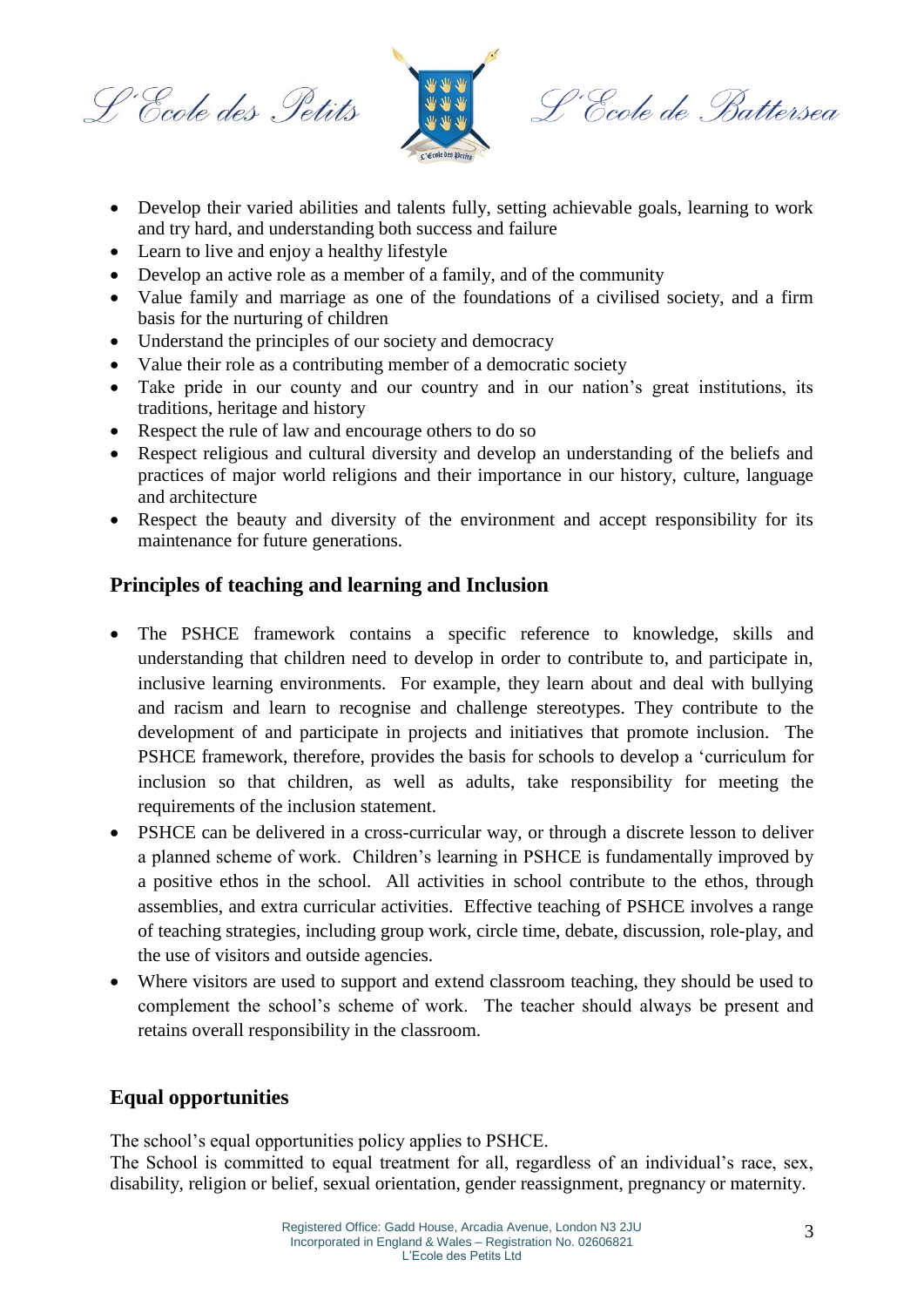L'Ecole des Petits



<sup>o.</sup>Ccole de Battersea

Where appropriate, teaching materials and individual group activities should reflect the cultural and ethnic diversity of society. Stereotyping, in terms of ethnicity, race and gender should be avoided, and children' progress should be monitored, ensuring that no child is disadvantaged. Equally, a child's religious beliefs and cultural differences will always be respected.

PSHCE provides opportunities for links with literacy, for example as children listen to and read stories that enable them to consider other people's lives and experiences. They research issues through a range of non-fiction texts and other written sources and use writing skills to express their views and communicate them to a variety of audiences.

The PSHCE programme should be delivered through a wide range of opportunities:

- Community involvement
- Communication activity
- Information communication technology
- Consideration of social and moral dilemmas
- Participation in decision-making processes, including involvement in the school council
- Understanding a local, national and international organisations
- Understanding of environmental issues.

### **Continuity and Progression**

A balanced range of teaching strategies is needed to provide for the effective delivery of citizenship for all children. To ensure that children are actively involved in preparing to play an active role as citizens, they should progressively have opportunities to:

- **Take some responsibility for their own learning,** by making informed choices within learning activities, reflecting on and recording what they have learnt and achieved and learning how to set targets to establish next steps;
- **Explore and discuss topical issues**, including taking part in group and class discussions relevant to their own lives, their school and wider communities and issues of global concern, and beginning to explore how issues affect others in the world
- **Participate in groups of different sizes and composition,** taking on leadership as well as membership roles, sharing the responsibility for group decisions and contributing to the decision-making processes of the class and school;
- **Find information and advice,** for example through helplines, and learn to provide information to others;
- **Work with adults other than teachers,** using visits and visitors appropriately, meeting and talking to people from, for example, environmental groups, local, national or international voluntary organisations, and people who work in the school and neighbourhood, such as health professionals, emergency service professionals, local councillors and MPs;
- **Work outside the classroom,** becoming actively involved in the decision-making and organisation of the school and, for example, helping to look after the school environment,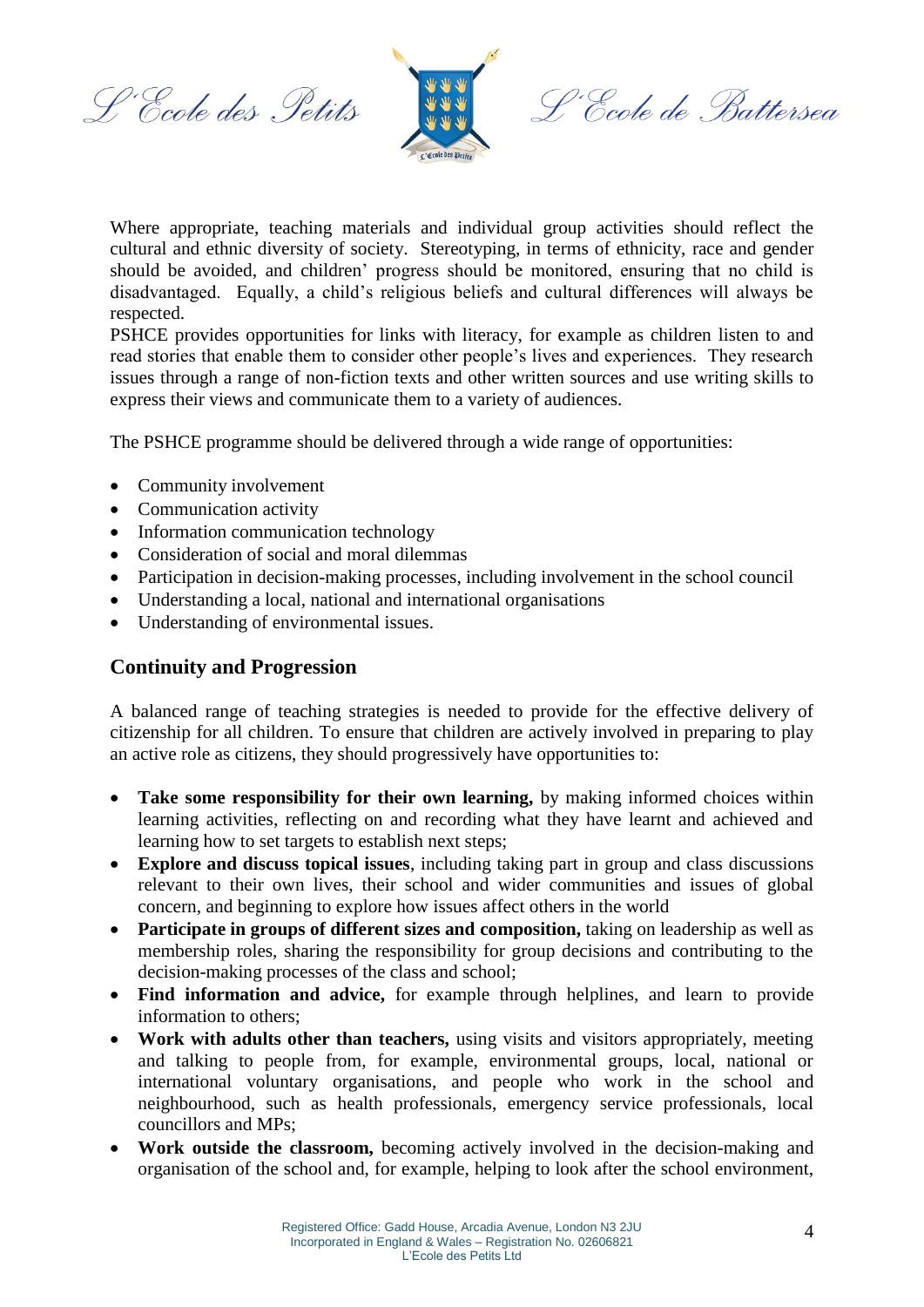L'Ecole des Petits



<sup>o.</sup>Ccole de Battersea

supporting peers or younger children in the playground, taking part in activities with different members of the school and local community;

- **Take time to reflect** on all their experiences in both the formal and informal curriculum, identifying what they have learnt and enabling them to transfer that to situations in their own lives, now and in the future.
- **Health & Safety**

Provision for PSHCE in the curriculum needs to be consistent with school policies on guidance and care of children, behaviour and discipline, and health and safety. Additional guidance is available about off-site educational activities.

# **Contributions to spiritual, moral, social and cultural development**

The PSHCE framework gives children specific opportunities to explore the range of attitudes and values in society and to consider the kind of society they want to live in. Through exploration and discussion of topical political (depending on age), spiritual, moral, social and cultural issues they develop skills and attributes that promote:

- Empathy and a willingness to perceive and understand the interests, beliefs and viewpoints of others;
- A willingness and ability to apply reasoning skills to problems and to value respect for truth and evidence in forming or holding opinions;
- A willingness and ability to participate in decision-making, to value freedom, to choose between alternatives and to value fairness as a basis for making and judging decision.

PSHCE promote spiritual development through fostering children's awareness and understanding of issues that involve differing beliefs and values in human society. PSHE and Citizenship help children develop self-knowledge through an exploration of their identity and belonging, their ideals and commitment and the meaning or purpose they see in life.

PSHCE promote moral development through helping children to acquire a critical appreciation of issues of right and wrong, justice, fairness, rights and obligations in society. Children have opportunities to explore the ethical and moral dimensions of legal, political, social, economic and environmental issues and to exercise responsibility at a personal and social level.

PSHCE promote social development through helping children to acquire and understanding the skills they need to become responsible and effective members of society. They develop an understanding of how society works and how decisions are influenced and made. They take part in community and social activities that help to promote personal and social skills.

PSHCE promote cultural development through helping children to understand the nature and role of the different groups to which they belong, to learn about the origins and implications of the diversity in society, and to develop respect for difference.

Opportunities to reflect on the spiritual, moral, social and cultural dimensions, and for all children to consider their own views and opinions about them, occur through many aspects of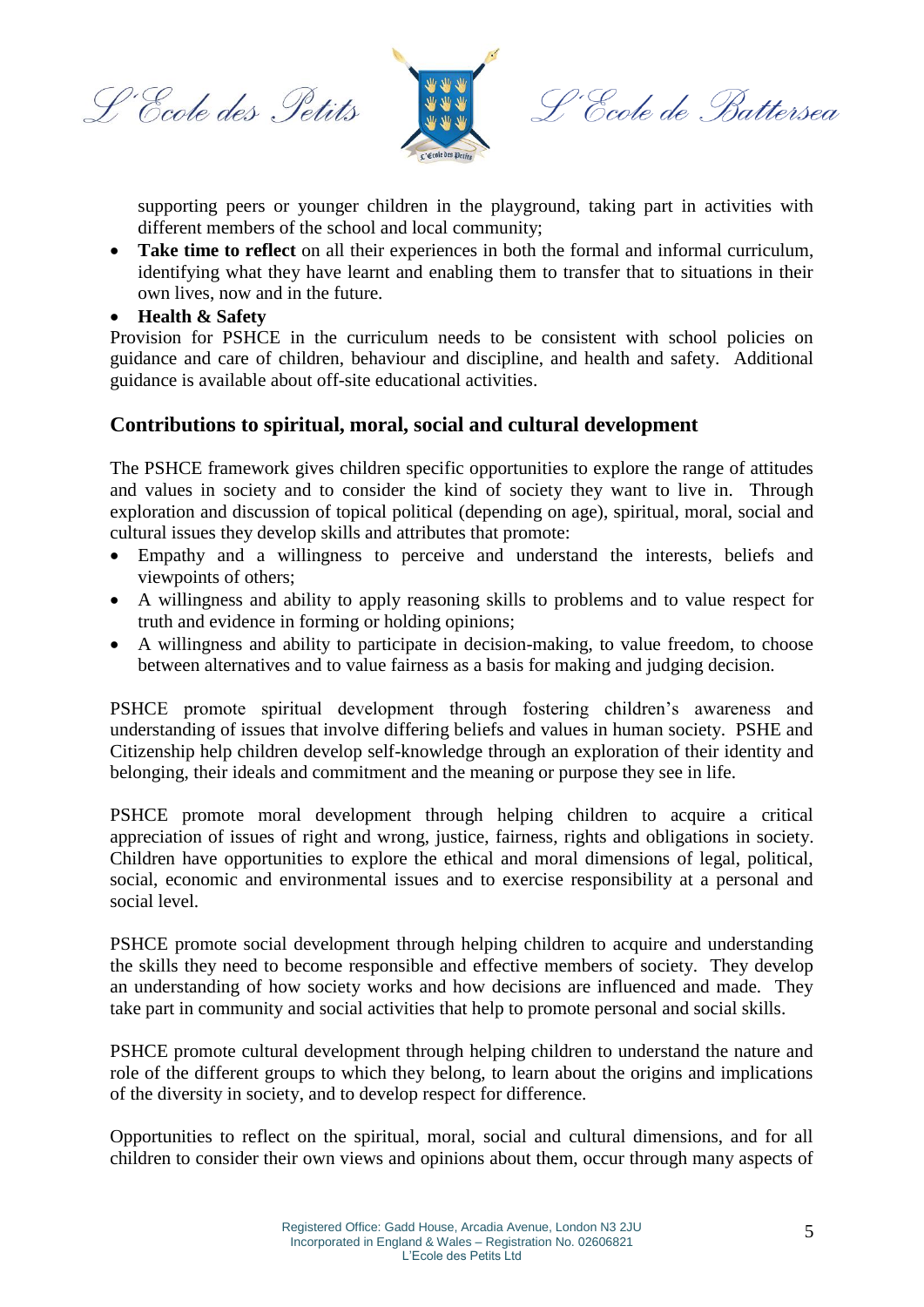L'Ecole des Petits



L'École de Battersea

PSHCE – in particular, as children investigate and think about topical issues, problems and events and as they participate in activities in their school, neighbourhood and communities.

We provide opportunities for personal and social development through a variety of strategies:

Individual, peer group, collaborative group work

- Discussion and role-play
- Debates
- Vertical streaming allowing children of mixed ages to work together
- Involvement in a range of problem-solving activities
- Preparation and presentation of tasks for different audiences
- Positive self-assessment and peer assessment
- Through our general routines, in and out of the classroom, and the way in which individuals relate to each other, children are encouraged to form their own attitudes and values.
- By building positive working relationships between children and staff, all members of our school family are valued as individuals. They learn to see the need for good manners, self-discipline and appropriate behaviour in whatever situation they find themselves in.
- Year groups are encouraged to have speakers to discuss relevant topics.

PSHCE is central to the educational entitlement of all children, and, as a cross-curricular dimension, permeates all aspects of life in school. It is mainly encompassed within the teaching of cross-curricular topics but is also taught through specified lessons. It is an integral part of the whole curriculum and is not just a separate subject.

Most resources are located within year group areas or individual classrooms. These are items that are used regularly or have been specifically requested by a member of staff.

#### **Assessment and Evaluation**

PSHCE is primarily assessed by:

- Observations of a child or group of children when on task
- Child-led outcomes in a variety of forms (written, audio, video, artistic)

These assessments:

- Inform future planning
- Provide information about individuals or groups for their pupil progress records

These assessments are carried out throughout the French curriculum and French Inspector and are the responsibility of the class teacher with the support of the Senior Management.

Evaluation is carried out in order to enhance the teaching and learning of PSHCE within our school.